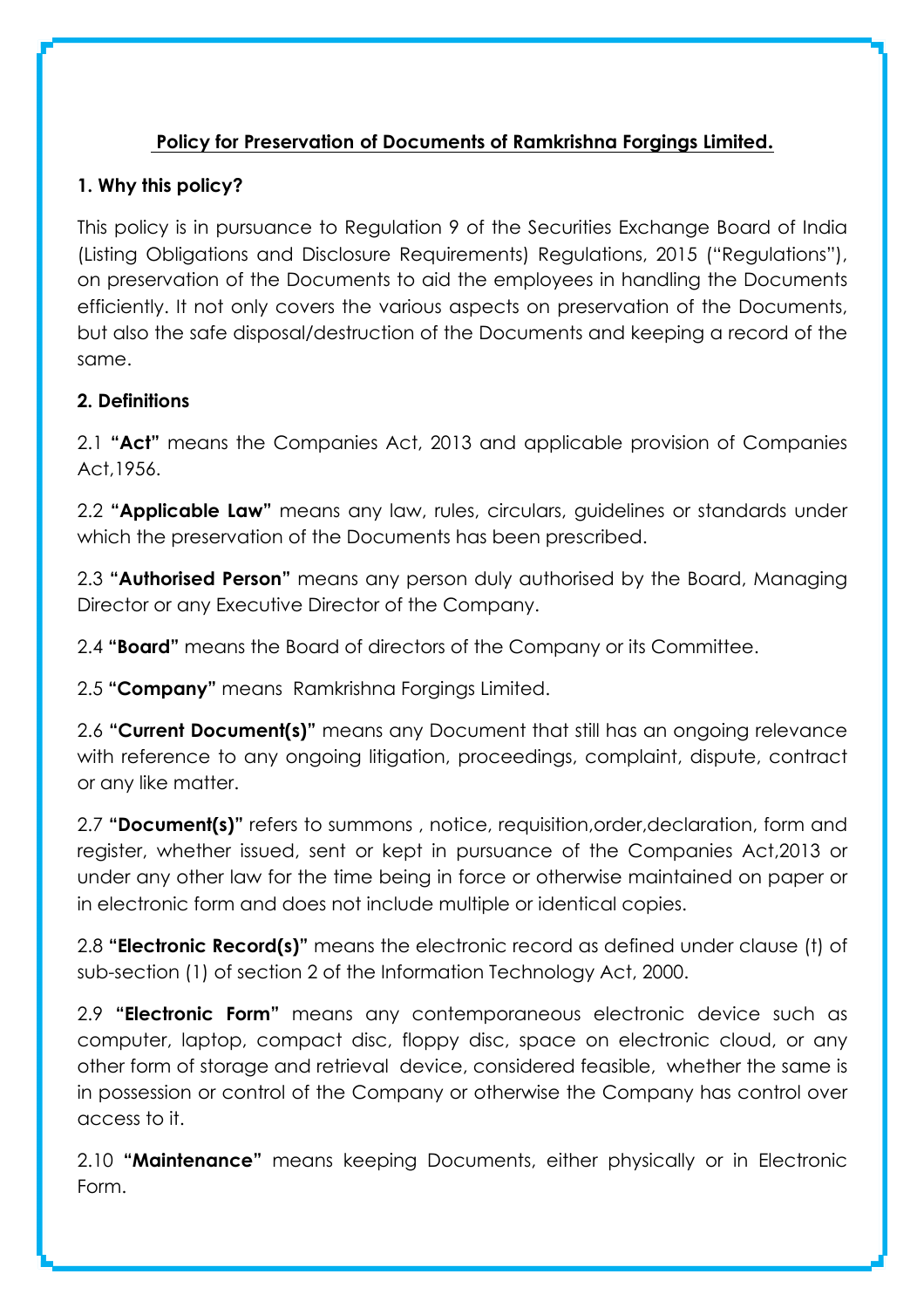2.11 **"Preservation"** means to keep in good order and to prevent from being altered, damaged or destroyed.

2.12 **"Regulations"** means the Securities Exchange Board of India (Listing Obligation and Disclosure Requirements) Regulations, 2015

The words and phrases used in this Policy and not defined here shall derive their meaning from the Applicable Law.

## **3. Coverage**

This Policy is intended to guide the Company and its officer on maintenance of any Documents, their preservation and disposal.

#### **4. Classification**

The preservation of Documents shall be done in the following manner:

a) Where there is a period for which a Document is required to be preserved as per Applicable Law, for the period required by Applicable Law.

b) Where there is no such requirement as per Applicable Law, then for such period as the document pertains to a matter which is "Current".

An indicative list of the Documents and the time-frame of their preservation is provided in Annexure- I

#### **5. Modes of preservation**

5.1 The Documents may be preserved in

5.1.1 Physical form or

5.1.2 Electronic Form.

5.2 The officer of the Company required to preserve the Document shall be Authorised Person who is generally expected to observe the compliance of requirements of Applicable Law.

5.3 The preservation of Documents should be such as to ensure that there is no tampering, alteration, destruction or anything which endangers the content, authenticity, utility or accessibility of the Documents.

5.4 The preserved Documents must be accessible at all reasonable times. Access may be controlled by Auhorised Person with preservation, so as to ensure integrity of the Documents and prohibit unauthorized access.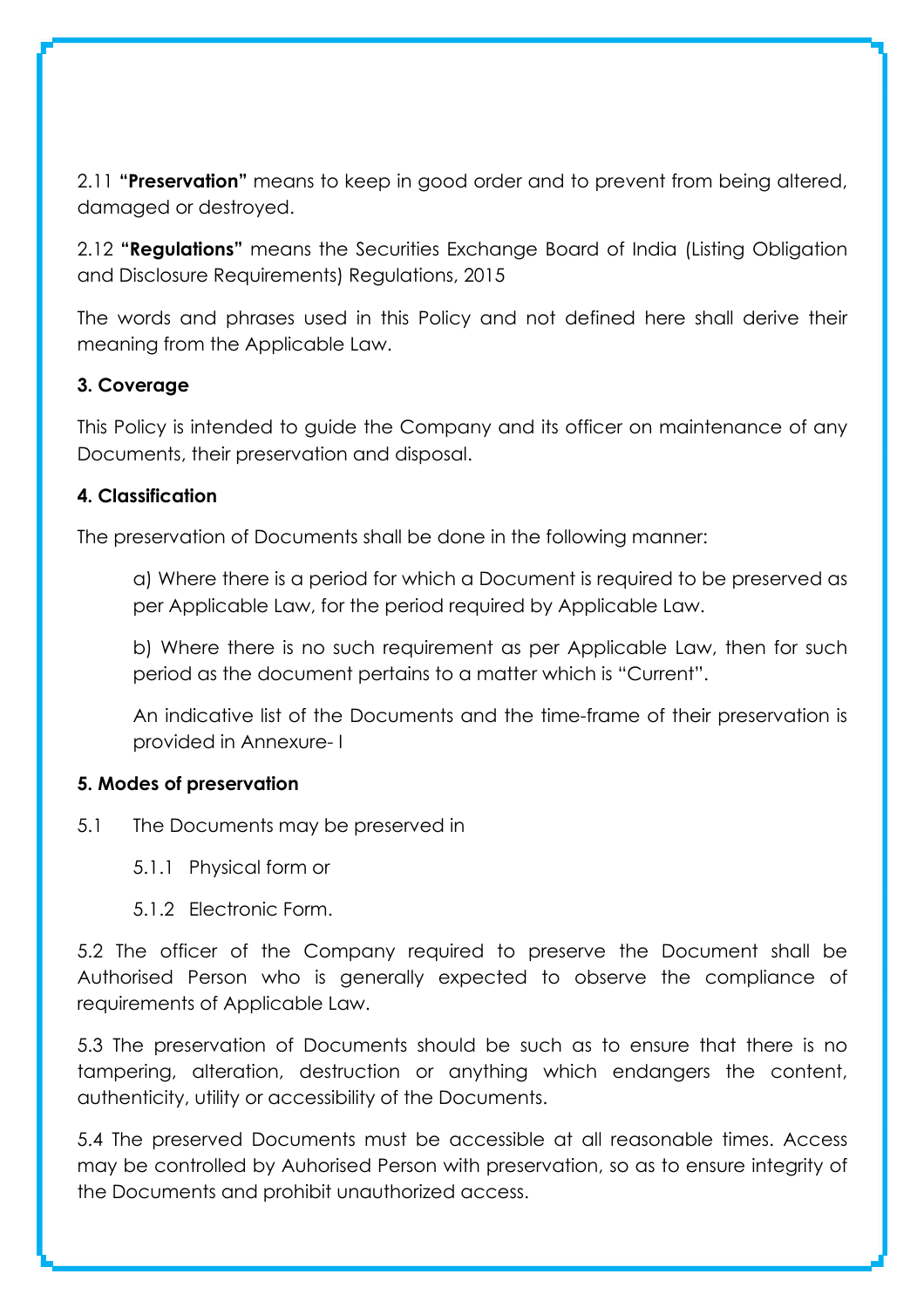In case of preservation of electronic records, a critically important factor to be considered is the inevitability of hardware, software and media obsolescence. These records must either be migrated to new versions or the old hardware and software must be retained in order to read the records. Migrating may also cause the records to change or lose their format, so good quality control procedures must be in place when migrating to ensure all information retains its original content, context and structure.

### **6. Custody of the Documents**

6.1 Subject to the Applicable Law, the custody of the Documents shall be with the Authorised Person, Where the Authorised Person tenders resignation or is transferred from one location of the Company to another, such Person shall hand over all the relevant Documents, lock and key, access control or password, or Company Disc, other storage devices or such other Documents and devices in his possession under the Policy. The Board may authorise such other person as it may deem fit as the Authorised Person.

6.2 Information of the cessation or transfer of the Authorised Person is to be also intimated to the legal and information technology department of the Company.

#### **7. Authority for approval of Policy**

The Board shall have the authority for approval of this policy in pursuance to the Regulations. This authority has been granted via the Regulations.

#### **8. Authority to make alterations to the Policy**

The Board is authorized to make such alterations to this Policy as considered appropriate, subject, however, to the condition that such alterations shall be in consonance with the provisions of the Acts and Regulations.

#### **9. Destruction of Documents**

The period stated above is minimum retention/preservation periods and before actual destruction/disposal in terms of this policy, the retention schedule may be reviewed by the Authorised Person in required due to an on-going business use, internal audit requirement or any other like factor.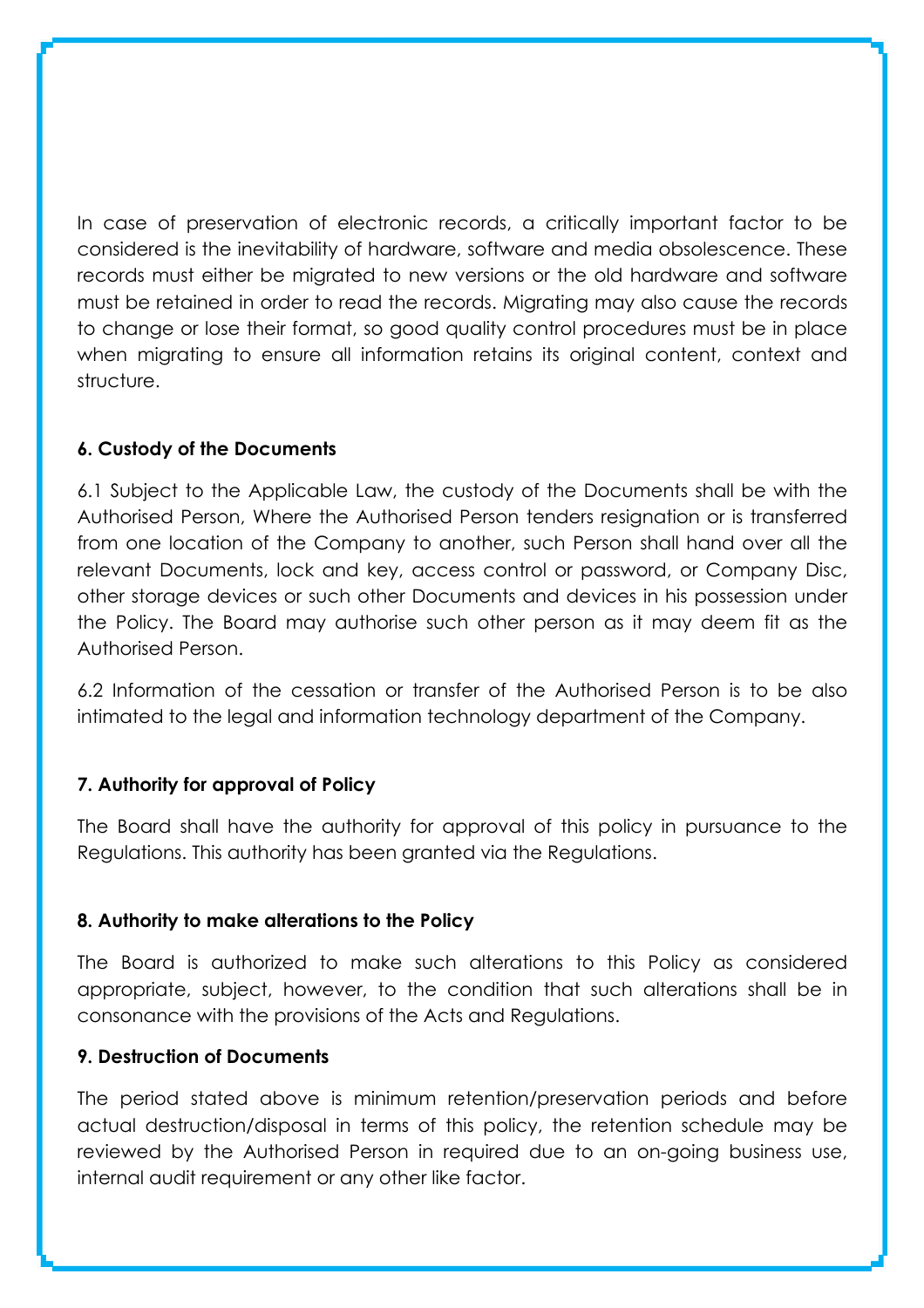9.1 The temporary Documents, excluding the Current Document(s) shall be destroyed after the relevant or prescribed period, by the Authorised Person in whose custody the Documents are stored. Electronic documents shall be removed, after the prescribed retention period expires, from all indentified electronic repositories.

9.2 A register of the Documents disposed/destroyed shall also be maintained. It shall state the brief particulars of the Documents destroyed, date of disposal/destruction and the mode of destruction.

9.3 The entries in the register shall be authenticated by the Authorised Person.

The format of the register has to be in accordance with Annexure-II.

## **10. Conversion of the form in which the Documents are preserved**

11.1 The physical Documents preserved may be converted, whenever required or felt necessary, into electronic form to ensure ease in maintenance of records and efficient utilization of space.

11.2 This will be done after obtaining prior approval of the Authorised Person.

## **12. Authenticity**

Where a Document is being maintained both in physical form and in Electronic form, the authenticity with reference to the physical form should be considered for every purpose.

## **13. Interpretation**

In any circumstance where the terms of this policy differ from any existing or newly enacted law, rule, Regulation or standard governing the Company, the law, rule, Regulation or standard will take precedence over these policies and procedures until such time as this policy is changed to conform to the law, rule, Regulation or standard.

## **Unauthorised retention/ destruction can lead to consequences**

Employees are made aware that premature destruction of records is expressly prohibited, and if intentional, may result in disciplinary action, up to and including termination of employment and possible civil or criminal liability.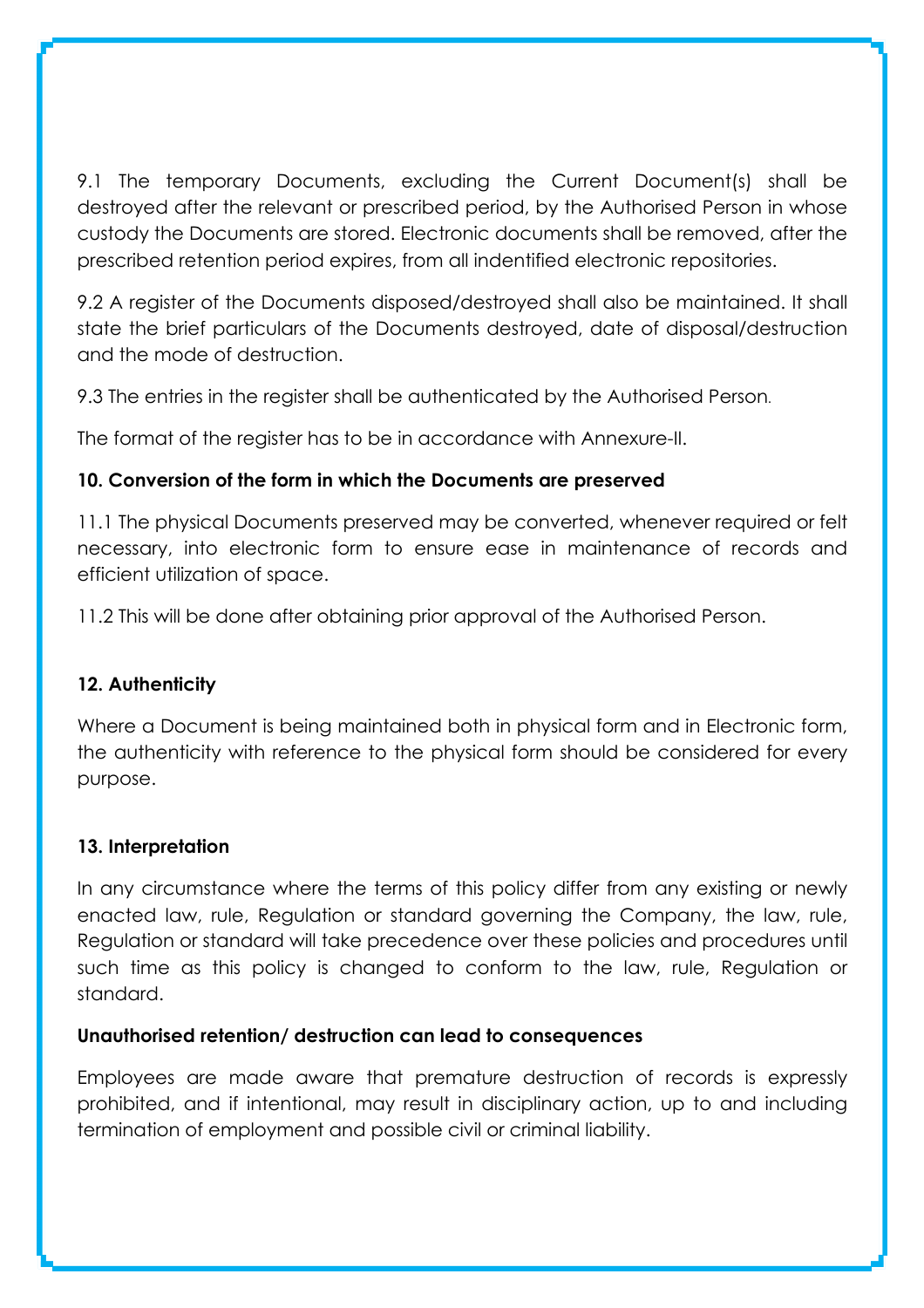Under no circumstance should duplicates or drafts (unofficial records) be retained longer than the official versions of the records. When records are approved for destruction, all copies in the possession of employees in all media and formats must also be discarded.

**Date: 12th February,2016 For and on behalf of Board of Directors**

**Place : Kolkata** 

#### **Annexure – I**

#### **Indicative list –**

| <b>Permanent Preservation</b>                                                                                                                                                                                                                                                                                                                                                                                                                                       | <b>Temporary Preservation</b>                                                                                                                                                                                                                                                                                                                                                                                                                                                                                                                                                                                                                                                                                                                                                                                                                                    |  |  |  |  |
|---------------------------------------------------------------------------------------------------------------------------------------------------------------------------------------------------------------------------------------------------------------------------------------------------------------------------------------------------------------------------------------------------------------------------------------------------------------------|------------------------------------------------------------------------------------------------------------------------------------------------------------------------------------------------------------------------------------------------------------------------------------------------------------------------------------------------------------------------------------------------------------------------------------------------------------------------------------------------------------------------------------------------------------------------------------------------------------------------------------------------------------------------------------------------------------------------------------------------------------------------------------------------------------------------------------------------------------------|--|--|--|--|
| Companies Act, 2013                                                                                                                                                                                                                                                                                                                                                                                                                                                 |                                                                                                                                                                                                                                                                                                                                                                                                                                                                                                                                                                                                                                                                                                                                                                                                                                                                  |  |  |  |  |
| The memorandum and articles<br>of the company<br>Affidavit from the subscribers to<br>memorandum and<br>from<br>the<br>first<br>persons named as<br>the<br>directors<br>Register of members<br><b>Books and Documents</b><br>relating to the issue of share<br>certificates, including the blank<br>forms of share certificates<br>Annual return<br>٠<br>The foreign register of members<br>٠<br>Register of charges<br>Minutes<br>book<br>Оf<br>general<br>meeting | Register of charges (8 years)<br>Register of debenture holders or<br>any other security holders<br>(8<br>the<br>from<br>date<br>$\circ$ f<br>years<br>redemption of debentures<br><b>or</b><br>securities)<br>Copies of all annual returns<br>prepared under Section 92 of<br>the Companies Act, 2013 and<br>copies of all certificates and<br>Documents required<br>to<br>be<br>annexed thereto (8 years from<br>date of filing with the Registrar)<br>Foreign register of debenture<br>holders or any other security<br>holders (8 years from the date of<br>Redemption)<br>All<br>notices<br>pertaining<br>to<br>disclosure of interest of directors<br>All certificates surrendered<br>to a company (3 years from<br>date of surrender)<br>Register of deposits (not less<br>than 8 years from the date of<br>last entry)<br>Instrument creating a charge or |  |  |  |  |